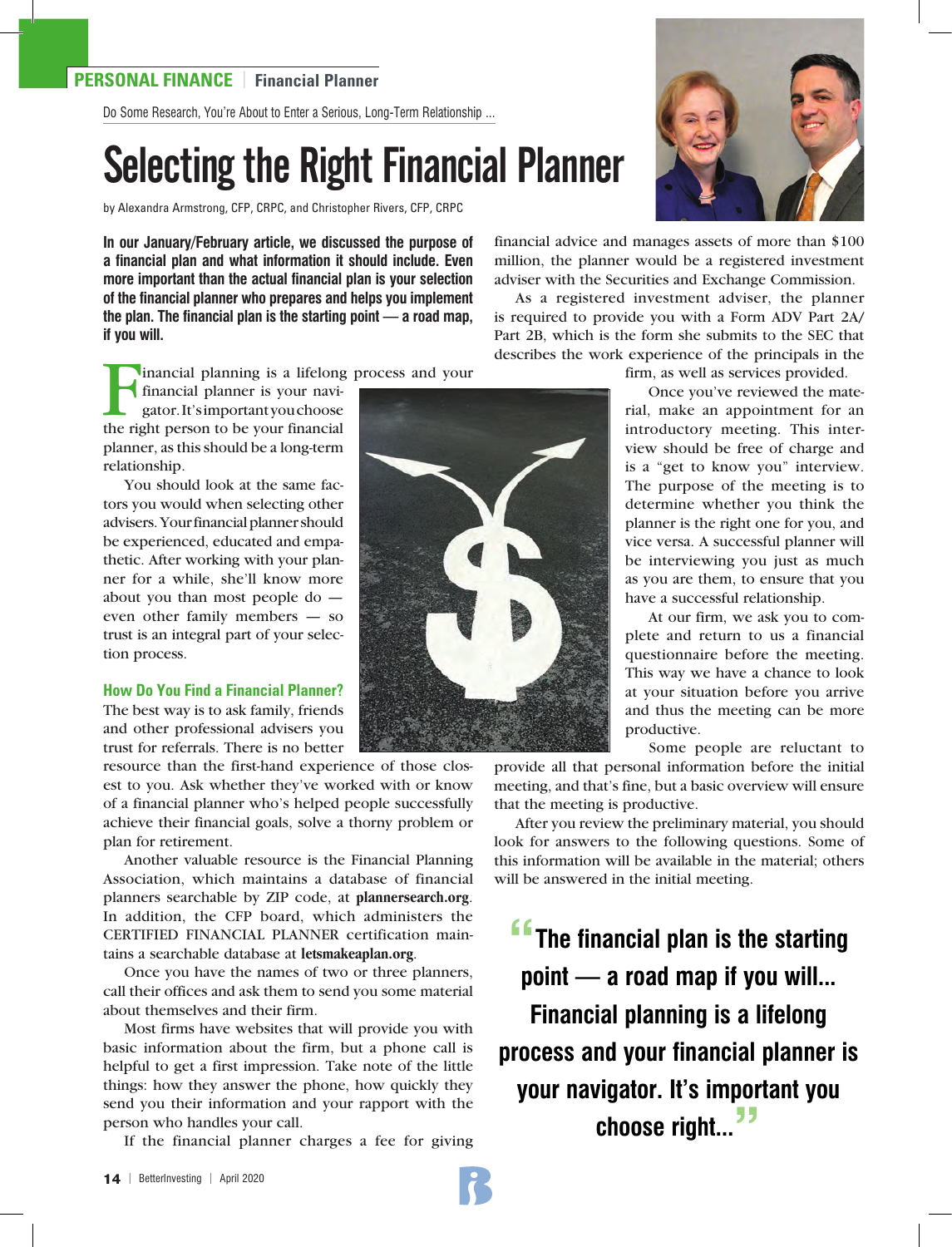# **What Financial Planning Credentials Do You Have?**

A CERTIFIED FINANCIAL PLANNER practitioner is the best-known educational credential in the financial planning profession. To qualify as a CFP practitioner, the planner must successfully complete a course of study in all aspects of financial planning and pass a comprehensive written exam. In addition, the practitioner must have at least three years of experience counseling clients on financial planning matters. To retain certification, the planner must complete a minimum of 30 hours of continuing-education credits every two years and agree to abide by a professional code of ethics.

There are other financial planning designations, but with over 83,000 certificants nationwide, and over 180,000 across the globe, the CFP certification is the premier certification among planners.

## **How Long Have You Been Providing Financial Planning Advice to Clients?**

We recommend that the planner has had at least three years' experience working with clients or under the supervision of a more experienced planner. It's our opinion that the longer a planner has been practicing, the more valuable she can be to the client, as she will have greater experience with different planning issues that may arise.

## **Do You Specialize in Working With a Certain Kind of Client?**

Some planners require new clients to have a minimum level of income or assets, or both. In today's era of specialization, many planners specialize in working with a certain type of client (doctor, corporate executive, business owner, widow, retiree) and may not want or have the expertise to work with other types of clients.

In addition, as technology improves there are many planners now who work with clients virtually, using video calls and robust interactive client portals.

#### **How Do You Gather Data?**

In the old days, a planner would typically provide you with a detailed questionnaire, which you filled out by hand, along with supporting hard copies of statements, insurance policies, estate planning documents, etc.

Thankfully, much of this data collection can be done electronically now and many planners will provide a client portal where you can link accounts, upload documents and provide notes and comments.

This saves you time and energy and provides the planner with a more complete picture of your financial life. Similar to the way you work with your accountant, the more you've organized your financial information, the quicker they can complete your tax return.

The same is true of a financial plan — the more organized your information is, the less time it'll take the planner to prepare your plan.

# **Do You Provide Other Services Besides Financial Planning Such as Tax Preparation, Investment Management and Estate Planning?**

Some planners offer only financial planning advice and work with other advisers to provide other services. Other planners provide some or all of the related services.

## **How Do You Charge for Your Services?**

Ask for an estimate of what your plan will cost. The financial planner should make it clear to you what and how she'll charge for financial planning advice, as well as for investment advice or other services outside the scope of the planning engagement.

Most financial planners charge an hourly fee for their financial planning advice and typically have a minimum fee. Some planners charge a flat fee, while others will waive their financial planning fee if you decide to let them manage your money. Recently, there is a new group of planners who charge monthly, subscription-style fees, which gives you access to planning advice throughout the year.

No matter how they're compensated, preparing a personalized, effective financial plan requires time and experience. Just as you pay doctors, lawyers and accountants for their professional advice, so should you pay your financial planner for preparing a financial plan and providing you with financial planning advice.

If they provide investment management services, most financial planners will charge a separate investment advisory fee based on the assets managed.

### **When Will I Pay for Your Services?**

Some planners require an initial deposit while others wait until the initial plan is completed to charge the fee. At our firm, we find the client will provide us with the information in a timelier fashion if he's made an initial deposit.

# **Will You Be Handling Me Personally or Will I Be Working With Others in Your Firm?**

Just as in a law firm, it wouldn't be unusual for a senior adviser to delegate part of the work to others in the firm, which often means that some of the work will be charged at lower rates. What's important is that your adviser takes primary responsibility for supervising and implementing your financial plan. If more than one person will be involved in the financial planning process, ask to meet the other people involved.

#### **What's the Next Step?**

After you meet with the planners, you'll decide whom you want to work with on an ongoing basis. Once you've made your selection, typically the planner will provide you with a written contract that will outline what she'll do for you and what she needs you to provide to her. She'll tell you how she'll charge for her services and how you'll be billed.

The first year together in the financial planning process is the most labor-intensive because it's the organizational phase of the relation-